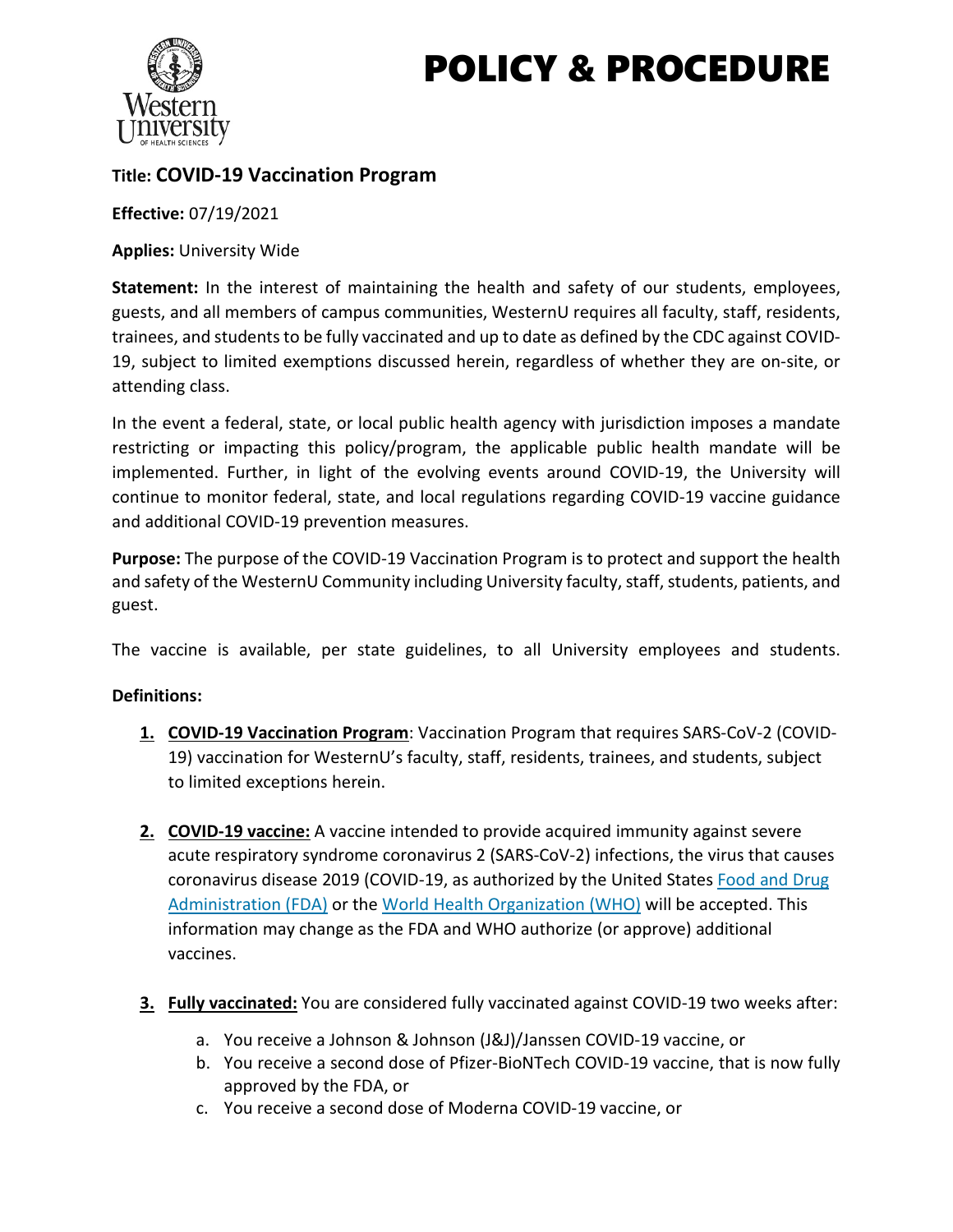- d. You finished the series of COVID-19 vaccine that has been listed for emergency use by the World Health Organization (WHO).
- **4. COVID-19 Booster:** A booster dose refers to a single dose of a COVID-19 vaccine given after the protection provided by the primary dose(s) has begun to decrease over time. Please refer to the [CDC COVID-19 Vaccine Boosters](https://www.cdc.gov/coronavirus/2019-ncov/vaccines/booster-shot.html?s_cid=11706:cdc%20covid%20booster:sem.ga:p:RG:GM:gen:PTN:FY22) for current recommendations.
- **5. "Up To Date"**: Everyone is considered up to date until the time they are eligible for a booster – which is 5 months after the second dose in a two-shot series, (Pfizer-BioNTech or Moderna vaccines), or two months after the J&J/Janssen vaccine. After this time period, a booster shot is recommended, and a person is no longer up to date on their recommended COVID vaccination. In order to be up to date, a person would need to get a booster shot to be considered up to date. Note: Number of boosters recommended and eligibility requirements by the CDC are subject to change.
- **6. On-Site**: For this policy, an on-site location is considered on-campus if it takes place within WesternU's facilities, buildings, or other affiliated locations.
- **7. Religious Exception:** An exception to the COVID-19 vaccine mandate based on a person's sincerely held religious belief, practice, or observance. A person who is granted an exception may be required to adhere to additional safety requirements for the health and safety of the campus community. WesternU is required to reasonably accommodate an employee's religious beliefs, practices, or observances, unless doing so would cause an undue hardship.
- **8. Medical Exemption:** An excuse from receiving COVID-19 vaccine due to medical contraindications or precautions recognized by the U.S. Food & Drug Administration or Centers for Disease Control and Prevention; or medical condition or disability. A person who is granted a Medical Exemption may be required to adhere to additional safety requirements for the health and safety of the campus community. WesternU is required to reasonably accommodate an employee's medical condition or disability, unless doing so would cause an undue hardship or poses a direct threat to the safety of the employee or others in the workplace.
- **9. Pregnancy Deferral**: An approved deferral of vaccination based on pregnancy. Pregnancy Deferral will extend throughout the term of the pregnancy and until the Covered Individual returns to work or instruction, as applicable.
- **10. COVID-19 Prevention Measures:** An action, other than getting vaccinated or taking medicine, that members of the University community can take to help prevent or slow the spread of COVID-19 and other contagious illnesses. This includes, for example, wearing personal protective equipment or face coverings; asymptomatic (surveillance) and symptomatic COVID-19 testing; completing the daily symptoms screening survey; and quarantine and isolation orders in accordance with state and local health authorities.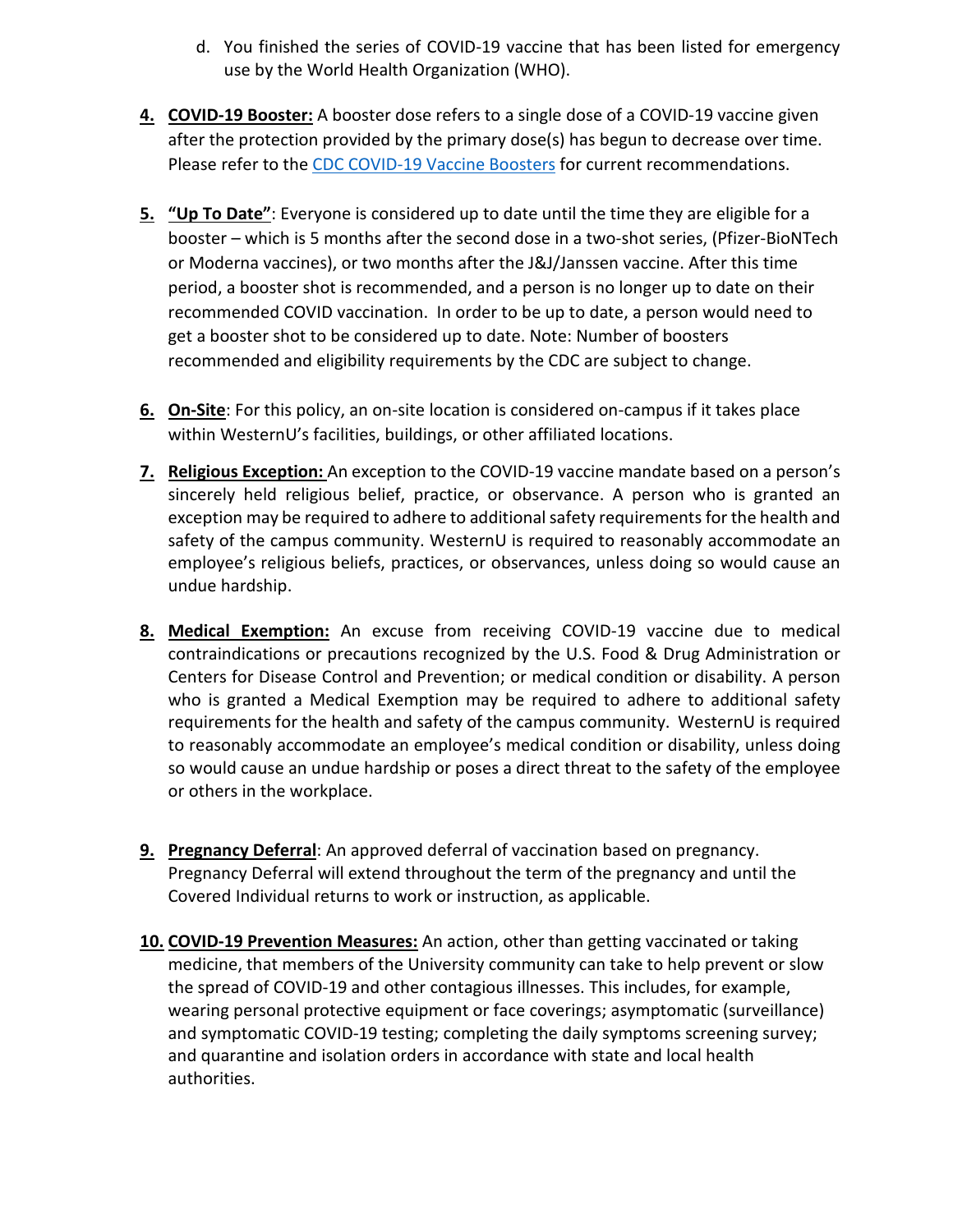#### **Policy Information:**

As a graduate health sciences university, our employees and students should lead the way in promoting the shared responsibility of keeping themselves and their communities healthy and safe. Faculty, staff, residents, trainees, and students are required to participate in the COVID-19 Vaccination Program and must follow the appropriate procedures outlined below.

#### **Procedures:**

- Faculty, staff, residents, trainees, and students must submit a copy of their vaccine and booster record to the Student-Employee Health Office (SEHO) as directed.
- Please refer to the [CDC COVID-19 Vaccine Boosters](https://www.cdc.gov/coronavirus/2019-ncov/vaccines/booster-shot.html) for current recommendations on booster eligibility. Individuals not yet eligible for boosters must comply no later than 15 days after the recommended timeframe for receiving the booster dose.
- If a member of the WesternU community is seeking exemption from this requirement, they must submit the appropriate [Medical](https://teams.microsoft.com/l/file/0ECA776F-D34B-4D62-A49B-4EC47E47F22F?tenantId=25a6f4f8-d912-492a-84df-376754ba693e&fileType=docx&objectUrl=https%3A%2F%2Fwesternu.sharepoint.com%2Fsites%2FCoronavirusPandemicResponseInitiative%2FShared%20Documents%2FGeneral%2FVaccination%2FPolicy%2FCOVID-19%20vac%20Medical%20or%20Disability%20%20Exemption%20Request%20(5-25-2021).docx&baseUrl=https%3A%2F%2Fwesternu.sharepoint.com%2Fsites%2FCoronavirusPandemicResponseInitiative&serviceName=teams&threadId=19:caa06f197f994d1f9df77458d9e64bc3@thread.tacv2&groupId=728c0e4d-e3e7-4e08-80ce-a7e473cde2ed) Exemption, [Religious](https://teams.microsoft.com/l/file/4D51DB31-1BBD-4790-80B3-3CDC175E3E6A?tenantId=25a6f4f8-d912-492a-84df-376754ba693e&fileType=docx&objectUrl=https%3A%2F%2Fwesternu.sharepoint.com%2Fsites%2FCoronavirusPandemicResponseInitiative%2FShared%20Documents%2FGeneral%2FVaccination%2FPolicy%2FCOVID-19%20vac%20Religious%20Exemption%20Requestv2%20(5-25-2021).docx&baseUrl=https%3A%2F%2Fwesternu.sharepoint.com%2Fsites%2FCoronavirusPandemicResponseInitiative&serviceName=teams&threadId=19:caa06f197f994d1f9df77458d9e64bc3@thread.tacv2&groupId=728c0e4d-e3e7-4e08-80ce-a7e473cde2ed) Exception, or Pregnancy Deferral request form and send to SEHO via email to [stu-emphealth@westernu.edu.](mailto:stu-emphealth@westernu.edu) Individuals with previously approved Medical Exemption, Religious Exception, or Pregnancy Deferral on file do not need to submit a new form for booster doses. Please allow a minimum of 20 business days for your request to be reviewed and responded to. In some instances, as part of the review process, a request form may need to be referred to an additional department for handling and review (i.e., employees – Human Resources; students – Center for Disability and Health Policy) and/or require additional information or follow-up. The review process will be considered, analyzed, and determined on a caseby-case basis by the respective reviewing department(s). While your request is pending, you must comply with the additional COVID-19 prevention measures listed below.
- Any unvaccinated person, including those with an approved exemption, exception, or deferral, will be subject to additional COVID-19 prevention measures as mandated by the Institutional Requirements document posted on the [COVID-19 Guidance](https://www.westernu.edu/covid-19/guidance/) website. These additional measures include, but are not limited to, complying with personal protection equipment (PPE) requirements on all WesternU campuses and facilities, and to participating in COVID-19 testing as mandated by the university or your college/department, whichever is stricter.

All documentation submitted for the COVID-19 Vaccination Program will be maintained confidentially and stored in a separate confidential file apart from an individual's personnel records (employee) or educational records (student) in the Student-Employee Health Office.

**Program Enforcement:** All faculty members, staff, residents, trainees, and students who fail to submit the required COVID-19 vaccination and booster proof or applicable exemption, exception, or deferral documentation listed above by the established deadline, will be unable to be on-site in any capacity effective the day after the deadline, and subject to the following:

1. Students who remain out of compliance by the established deadline, will be subject to a hold, placed on a summary suspension, and referred to their respective College as a possible violation of Standards of Student Conduct for further administrative action, up to and including dismissal.